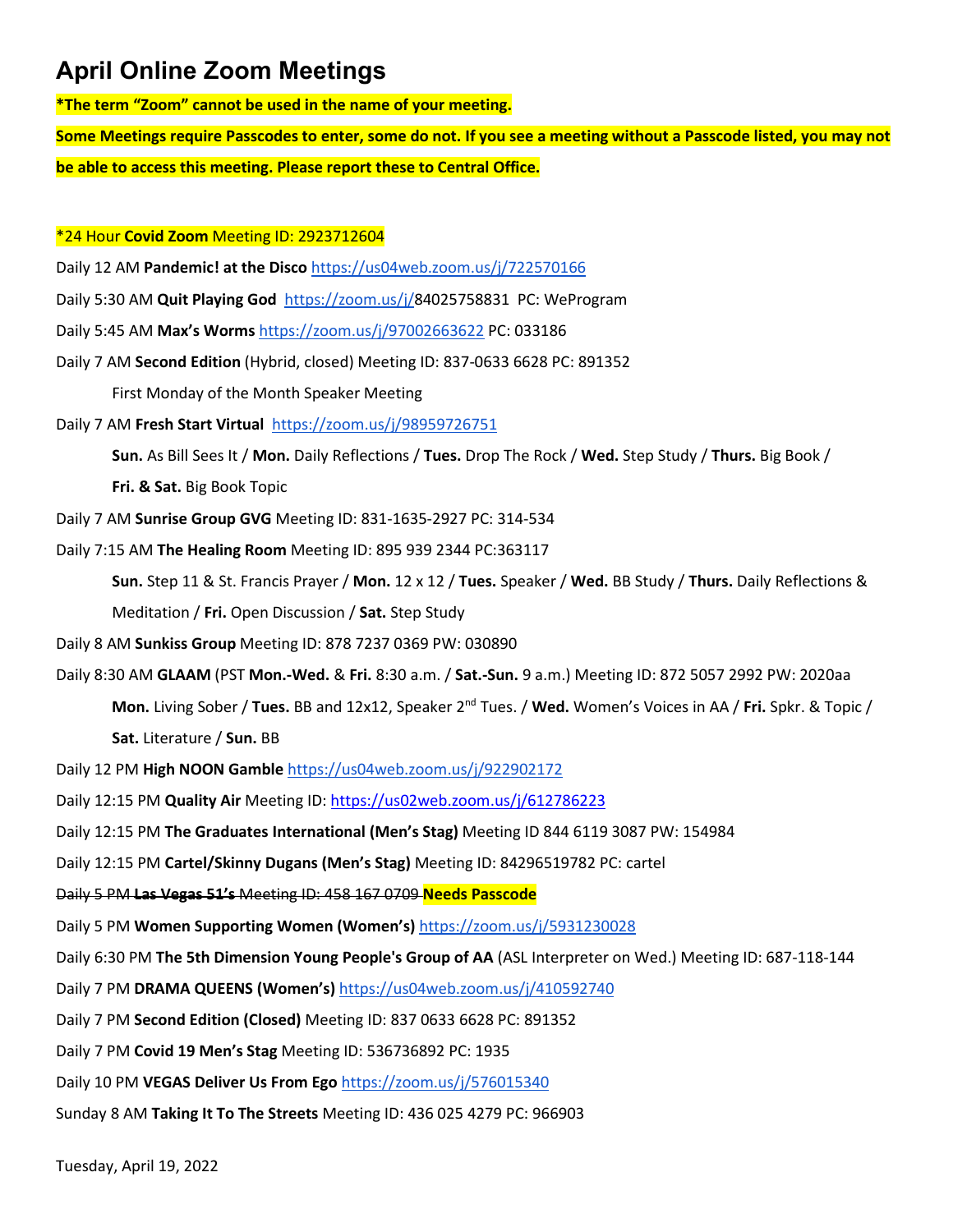Sunday 9 AM **Cheers** (Hybrid) Meeting ID: 204 676 856 PC: 121212 Sunday 10 AM **Connect the Dots** Meeting ID 347 497 616 PC: 564 669 Sunday 10 AM **12X12 Step Study Sunday** Meeting ID: 162 494 185 PC: 12x12 Sunday 1:30 PM **Sassy Sisters Online (Women's)** <https://zoom.us/j/986963791> Monday 9 AM **Cheers** Meeting ID: 204 676 856 PC: 121212 Monday 11:00 AM **Women's West (Closed Women's Daily Reflections/Discussion)** Meeting ID: 2062017000 PC: 1day@atime Monday 2 PM **Widening the Gateway (Secular/Discussion)** Meeting ID 864 2466 1545 PC: 578705 Monday 3:30 PM **Lost & Found** (Big Book) Meeting ID: 6779919370 PC: BigBook Monday 5:00 PM **Lost & Found** (Big Book) Meeting ID: 6779919370 PC: BigBook Monday 5:30 PM **Primary Purpose** Meeting ID: 254 966 838 PC: 257987 Monday 7 PM **As Bill Sees It** Meeting ID: 916-553-881 Monday 7 PM **Connect the Dots** Meeting ID: 909 055 593 PC: 564 669 Speaker Monday 7 PM **How It Works (Closed)** <https://us02web.zoom.us/j/82784501273> Monday 7 PM **Smell the Roses** Meeting ID: 950 765 0929 PC: IntoAction Mon-Fri. 12 PM **Fireside Men's Stag** Meeting ID: 505 881 907 Mon-Fri. 2:30 PM **Rock Bottom** Meeting ID 991 758 5505 PC: pigman Mon-Fri. 5:30 PM **It's Five O'clock Somewhere** Meeting ID: 458 167 0709 PC: aaworks Monday - Saturday 10 AM **VEGAS Daily Reflection** <https://us04web.zoom.us/j/910965736> Monday - Saturday 8 AM **Welcome Home** Meeting ID: 990 0384 6352 Monday - Saturday 5:30 PM **We Ceased Fighting** Meeting ID 644 502 1212 (No passcode needed) Monday - Saturday 7 AM **Early Birds** Meeting ID: 532 185 8803 PC: 949121Sub3 Mon., Wed., Friday 9 AM **AA in the AM** Meeting ID: 513 451 400 PC: Rule62 Tuesday 1:30 PM **Joe & Charlie** Meeting ID: 732 02468658 PC: 001048 Tuesday 5:30 PM **Tuesday Grapevine** Meeting ID: 736 921 898 PC: grapevine Tuesday 6:00 PM **Tuesday Night Sobriety Sisters** Meeting ID: 422 926 8746 <https://us04web.zoom.us/j/2336076457?pwd=SVBjcVEwNVQzVmc4U1pkZ2h3NzBVQT09> Tuesday 7:30 PM **Henderson Discussion** Meeting ID 532 185 8803 PC: 949121Sub3 Tues, Wed, Thurs. 7 AM **A New Freedom** Meeting ID: 895 3486 2325 PC: newsong Tuesday, Thursday, & Saturday 11 AM **Check Up from the Neck Up** <https://zoom.us/j/91546619228>

Tuesday & Thursday 12:15 PM **Here & Now** Meeting ID: 750 384 391 PC: 89109

Tuesday & Thursday 3:30 PM **The Steps to Freedom** <https://zoom.us/j/332404705>

Wednesday 9 AM **Cheers** Meeting ID: 204 676 856 PC: 121212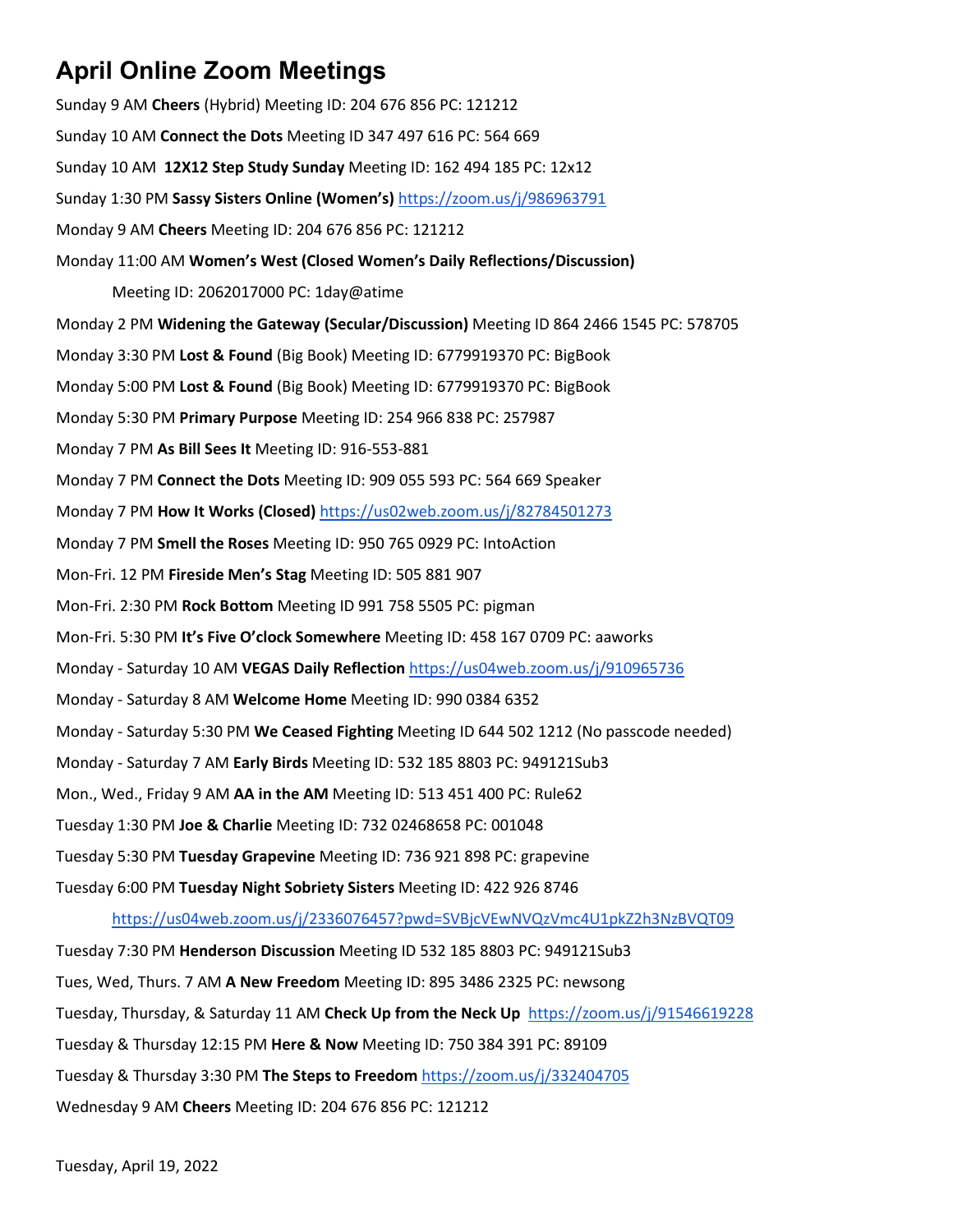Wednesday and Friday 1 PM **VEGAS Grapevine Storytime** <https://zoom.us/j/3321869735> PC: 738342 Wednesday 12:15 PM **Women's Big Book Study (Closed Women's)** Meeting ID: 81903967232 PC: bigbook Wednesday 2 PM **Widening the Gateway (Secular/Book Study: Living Sober)** Meeting ID 864 2466 1545 PC: 578705 Wednesday 5:30 PM **Promise Sisters**, Meeting ID 942 357 058 and PC: 656594 Thursday 5:30 PM **Primary Purpose 12 X 12** Meeting ID: 803 235 832 PC: 257987 Thursday 7 PM **Living Today** Meeting ID: 843 751 89578 PC: 5D4fEm Thursday 7 PM **Steps to Freedom** Meeting ID 610 255 729 Thursday 7 PM **How It Works Las Vegas** [https://us02web.zoom.us/j/8160140207](https://us02web.zoom.us/j/81601402071) Friday 2 PM **Widening the Gateway (Secular/Discussion)** Meeting ID 864 2466 1545 PC: 578705 Friday 6 PM **We Stood at the Turning Point (Daily Reflections)** Meeting ID:117 220 269 PC: 842650 Friday 7 PM **An AA Meeting (Speaker)** Meeting ID: 829-4426-9483 PC: Billw Friday 7 PM **Friday Nite Stepping Out Step Study** Meeting ID: 922 194 223 Friday 7 PM **Connect the Dots** Meeting ID 324 755 745 PC: 564 669 Speaker Friday 7 PM **Square Pegs Newcomers** Meeting<https://zoom.us/j/309051476> Friday 7 PM **One Gay At A Time**

<https://us06web.zoom.us/j/89449387670?pwd=NndldWZnQmRJb3NRcVBpTkdUeFBOdz09> PC: LGBTQ

Friday 8:30 PM **Virtual Venice Beach** <https://us04web.zoom.us/j/554893205> Saturday 9 AM **Women's Daily Reflections** Meeting ID: 876 3403 4407 PC: 668784 Saturday 9:30 AM **Women in Recovery** Meeting ID: 508 672 5889 PC: camel Saturday 10 AM **Beginners Ask It Basket** Meeting ID 519459603 PC: 002128 Saturday 10 AM **All Are Welcome (Women's)** Meeting ID 202 0199 017 Saturday 10 AM **Quad A Meeting (Hybrid, Secular, Open)** Meeting ID 747 758 5960 Saturday 10 AM **LV Ladies Lifeline (Open Discussion Women's Meeting)** Meeting ID: 526 610 4778 PC: unity Saturday 10-11:30 AM **New Beginnings (Women's)** Meeting ID: 176 331 796 PC: 828723 Saturday 1:30 PM **PERSPECTIVE by Keepin' It Real Recovery Club** <https://zoom.us/j/603653405> Saturday 4 PM **Coast2Coast (Speaker)** <https://zoom.us/j/925524306> Saturday 5:30 PM **4th Dimension Speaker Meeting** <https://zoom.us/j/510658093> Saturday 7 PM **How it Works Las Vegas** <https://us02web.zoom.us/j/83639037761> Saturday 7 PM-8:10 PM **Double Digit** Meeting ID: 826 0472 2739 PC: Oldtimers Saturday & Sunday 10 AM **Sanity Seekers** [https://zoom.us/j/7206790034](https://zoom.us/j/7206790034?pwd=YzFVaEViQm9Mb0lrWXoxakRmNEd3Zz09) Saturday & Sunday 10 AM **Fireside Men's Stag** Meeting ID: 505 881 907 Saturday & Sunday 11 AM **VEGAS Step Into Serenity** <https://zoom.us/j/602837321> Saturday & Sunday 5 PM **In The Big Book (Women's)** <https://us02web.zoom.us/j/84066420841>